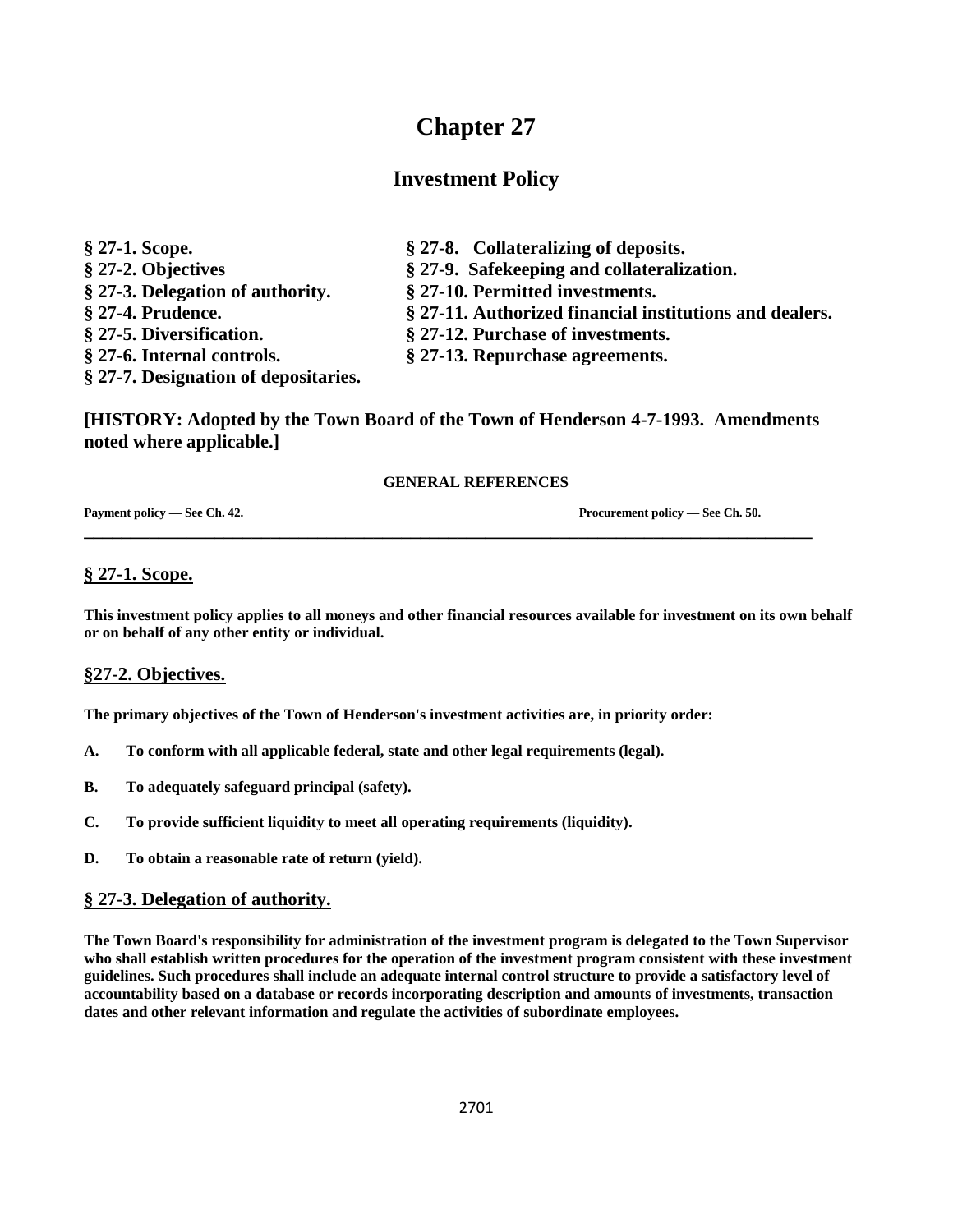#### **§27-4. Prudence.**

- **A. All participants in the investment process shall seek to act responsibly as custodians of the public trust and shall avoid any transaction that might impair public confidence in the Town Board to govern effectively.**
- **B. Investments shall be made with judgment and care, under circumstances then prevailing, which persons of prudence, discretion and intelligence exercise in the management of their own affairs, not for speculation, but for investment, considering the safety of the principal as well as the probable income to be derived.**
- **C. All participants involved in the investment process shall refrain from personal business activity that could conflict with proper execution of the investment program, or which could impair their ability to make impartial decisions.**

#### **§ 27-5. Diversification.**

**It is the policy of the Town of Henderson to diversify its deposits and investments by financial institution, by investment instrument and by maturity scheduling.**

#### **§27-6. Internal controls.**

- **A. It is the policy of the Town of Henderson for all moneys collected by any officer or employee of the government to transfer those funds to the Town Supervisor within two days of deposit or within the time period specified in law, whichever is shorter.**
- **B. The Town Supervisor is responsible for establishing and maintaining an internal control structure to provide reasonable, but not absolute, assurance that deposits and investments are safeguarded against loss from unauthorized use or disposition, that transactions are executed in accordance with management's authorization and recorded properly and are managed in compliance with applicable laws and regulations.**

#### **§ 27-7. Designation of depositaries.**

**The banks and trust companies authorized for the deposit of moneys up to the following maximum amounts are:**

| <b>Depository Name</b>      | <b>Maximum Amount</b> | <b>Officer</b>    |
|-----------------------------|-----------------------|-------------------|
| <b>Key Bank of New York</b> | <b>No limit</b>       | <b>Supervisor</b> |

#### **§ 27-8. Collateralizing of deposits.**

**In accordance with the provisions of General Municipal Law § 10, all deposits of the Town of Henderson, including certificates of deposit and special time deposits, in excess of the amount insured under the provisions of the Federal Deposit Insurance Act shall be secured by:**

**A. A pledge of eligible securities with an aggregate market value, as provided by General Municipal Law § 10, equal to the aggregate amount of deposits from the categories designated in Appendix A to the policy.1**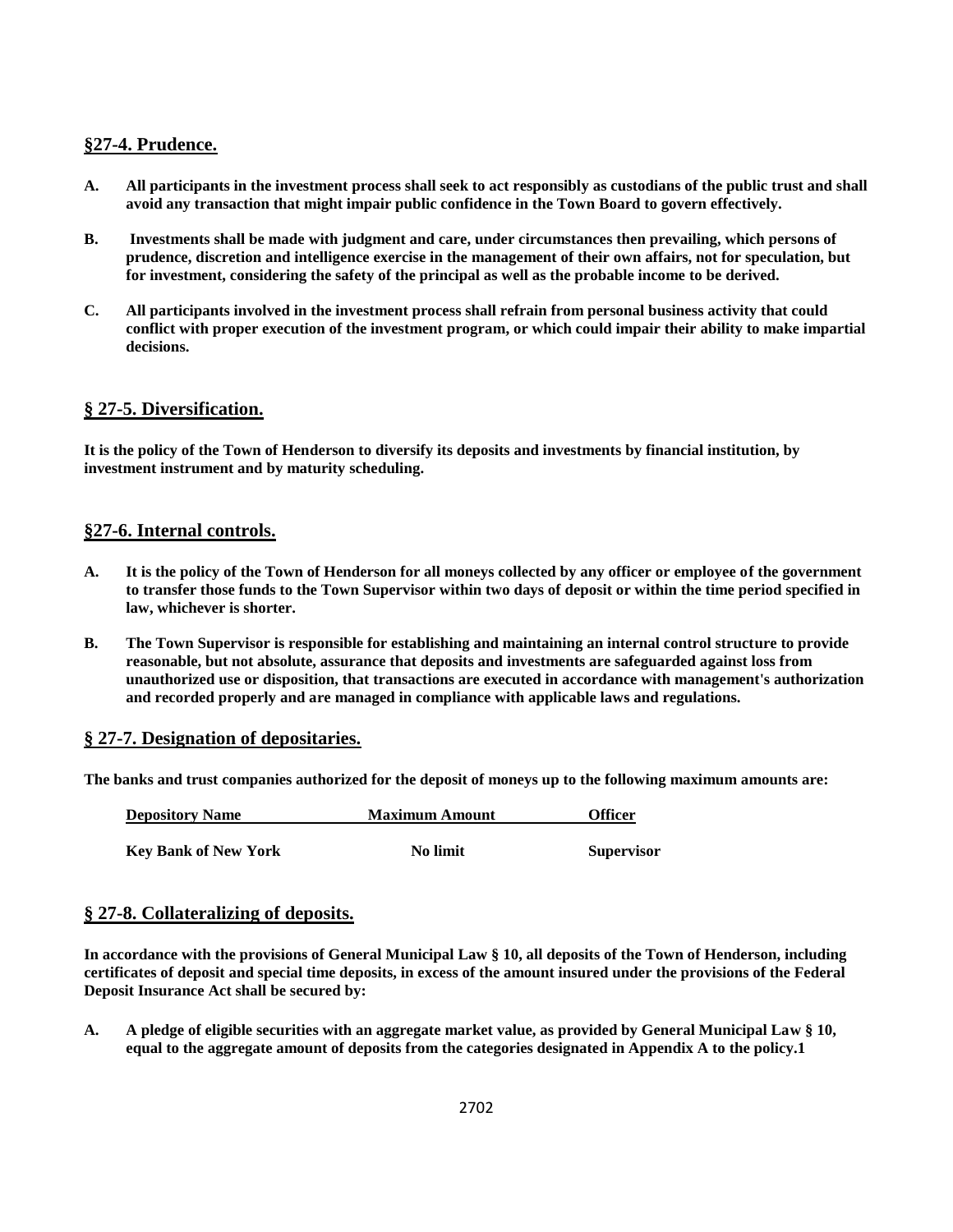- **B. An eligible irrevocable letter of credit issued by a qualified bank other than the bank with the deposits in favor of the government for a term not to exceed 90 days with an aggregate value equal to 140% of the aggregate amount of deposits and the agreed upon interest, if any. A qualified bank is one whose commercial paper and other unsecured short-term debt obligations are rated in one of the three highest rating categories by at least one nationally recognized statistical rating organization or by a bank that is in compliance with applicable federal minimum risk-based capital requirements.**
- **C. An eligible surety bond payable to the government for an amount at least equal to 100% of the aggregate amount of deposits and the agreed upon interest, if any, executed by an insurance company authorized to do business in New York State, whose claims-paying ability is rated in the highest rating category by at least two nationally recognized statistical rating organizations.**

#### **§ 27-9. Safekeeping and collateralization.**

- **A. Eligible securities used for collateralizing deposits shall be held by the depositary bank or trust company subject to security and custodial agreements.**
- **B. The security agreement shall provide that eligible securities are being pledged to secure local government deposits, together with agreed upon interest, if any, and any costs or expenses arising out of the collection of such deposits upon default. It shall also provide the conditions under which the securities may be sold, presented for payment, substituted or released and the events which will enable the local government to exercise its rights against the pledged securities. In the event that the securities are not registered or inscribed in the name of the local government, such securities shall be delivered in a form suitable for transfer or with an assignment in blank to the Town of Henderson or its custodial bank.**
- **C. The custodial agreement shall provide that securities held by the bank or trust company, or agent of and custodian for the local government, will be kept separate and apart from the general assets of the custodial bank or trust company and will not, in any circumstances, be commingled with or become part of the backing for any other deposit or other liabilities. The agreement should also describe that the custodian shall confirm the receipt, substitution or release of the securities. The agreement shall provide for the frequency of revaluation of eligible securities and for the substitution of securities when a change in the rating of a security may cause ineligibility. Such agreement shall include all provisions necessary to provide the local government a perfected interest in the securities.**

#### **§ 27-10. Permitted investments.**

- **A. As authorized by General Municipal Law § 11, the Town of Henderson authorizes the Town Supervisor to invest moneys not required for immediate expenditure for terms not to exceed its projected cash flow needs in the following types of investments:**
	- **(1) Special time deposit accounts.**
	- **(2) Certificates of deposit.**
	- **(3) Obligations of the United States of America.**
	- **(4) Obligations guaranteed by agencies of the United States of America where the payment of principal and interest are guaranteed by the United States of America.**
	- **(5) Obligations of the State of New York.**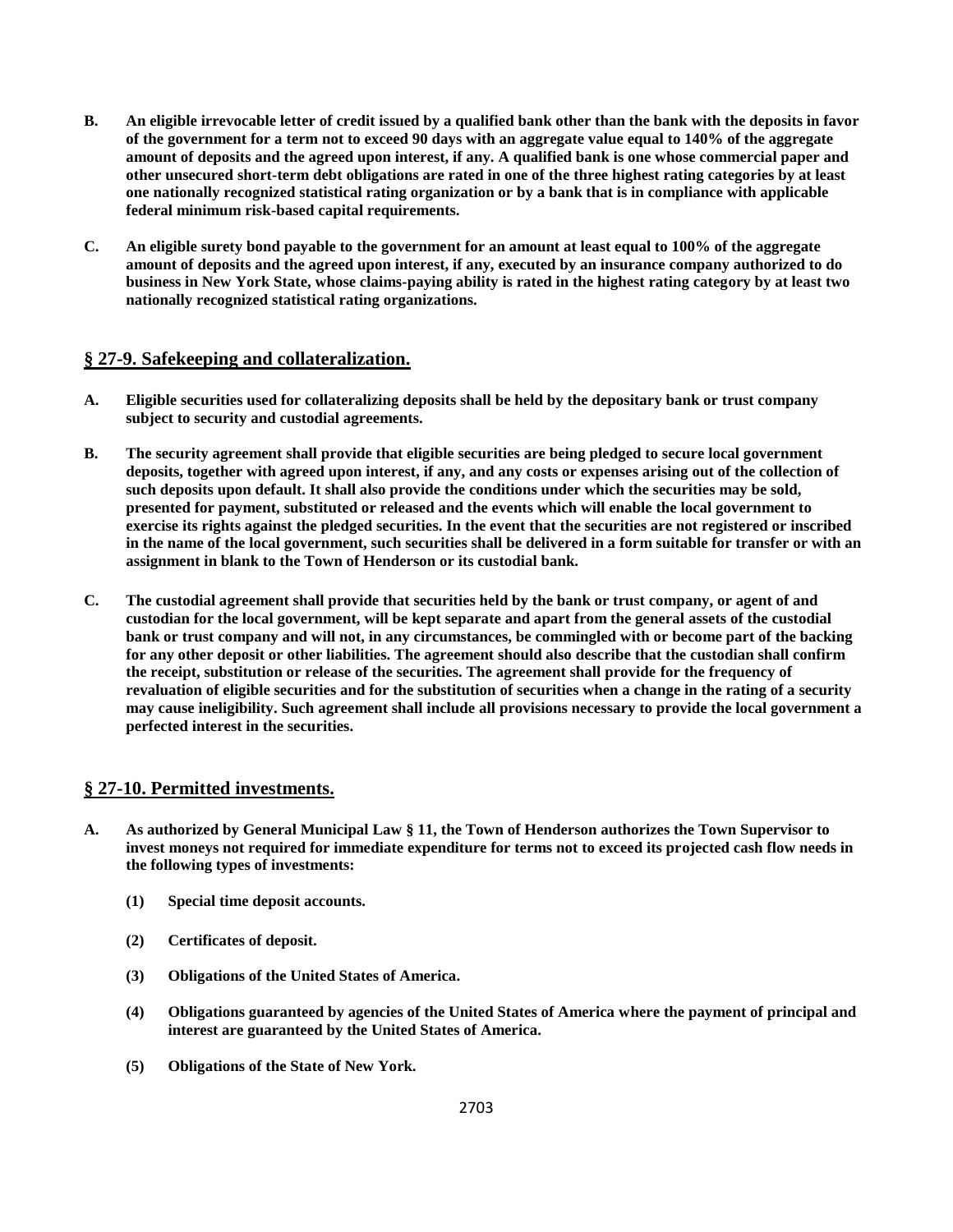- **(6) Obligations issued pursuant to Local Finance Law §§ 24.00 or 25.00 (with approval of the State Comptroller) by any municipality, school district or district corporation other than the Town of Henderson.**
- **(7) Obligations of public authorities, public housing authorities, urban renewal agencies and industrial development agencies where the general state statutes governing such entities or whose specific enabling legislation authorizes such investments.**
- **(8) Certificates of Participation (COP's) issued pursuant to General Municipal Law § 109-b.**
- **(9) Obligations of this local government, but only with any moneys in a reserve fund established pursuant to General Municipal Law §§ 6-c, 6-d, 6-e, 6-g, 6-h, 6-j, 6-k, 6-1, 6-m or 6-n.**
- **B. All investment obligations shall be payable or redeemable at the option of the Town of Henderson within such times as the proceeds will be needed to meet expenditures for purposes for which the moneys were provided and, in the case of obligations purchased with the proceeds of bonds or notes, shall be payable or redeemable at the option of the town within two years of the date of purchase.**

## **§ 27-11. Authorized financial institutions and dealers.**

**The Town of Henderson shall maintain a list of financial institutions and dealers approved for investment purposes and establish appropriate limits to the amount of investments which can be made with each financial institution or dealer. All financial institutions with which the local government conducts business must be creditworthy. Banks shall provide their most recent Consolidated Report of Condition (Call Report) at the request of the Town of Henderson. Security dealers not affiliated with a bank shall be required to be classified as reporting dealers affiliated with the New York Federal Reserve Bank, as primary dealers. The Town Supervisor is responsible for evaluating the financial position and maintaining a listing of proposed depositories, trading partners and custodians. Such listing shall be evaluated at least annually.**

## **§ 27-12. Purchase of investments.**

- **A. The Town Supervisor is authorized to contract for the purchase of investments:**
	- **(1) Directly, including through a repurchase agreement, from an authorized trading partner.**
	- **(2) By participation in a cooperative investment program with another authorized governmental entity pursuant to Article 5G of the General Municipal Law where such program meets all the requirements set forth in the Office of the State Comptroller Opinion No. 88-46, and the specific program has been authorized by the governing board.**
	- **(3) By utilizing an ongoing investment program with an authorized trading partner pursuant to a contract authorized by the governing board.**
- **B. All purchased obligations, unless registered or inscribed in the name of the local government, shall be purchased through, delivered to and held in the custody of a bank or trust company. Such obligations shall be purchased, sold or presented for redemption or payment by such bank or trust company only in accordance with prior written authorization from the officer authorized to make the investment. All such transactions shall be confirmed in writing to the Town of Henderson by the bank or trust company. Any obligation held in the custody of a bank or trust company shall be held pursuant to a written custodial agreement as described in General Municipal Law § 10.**